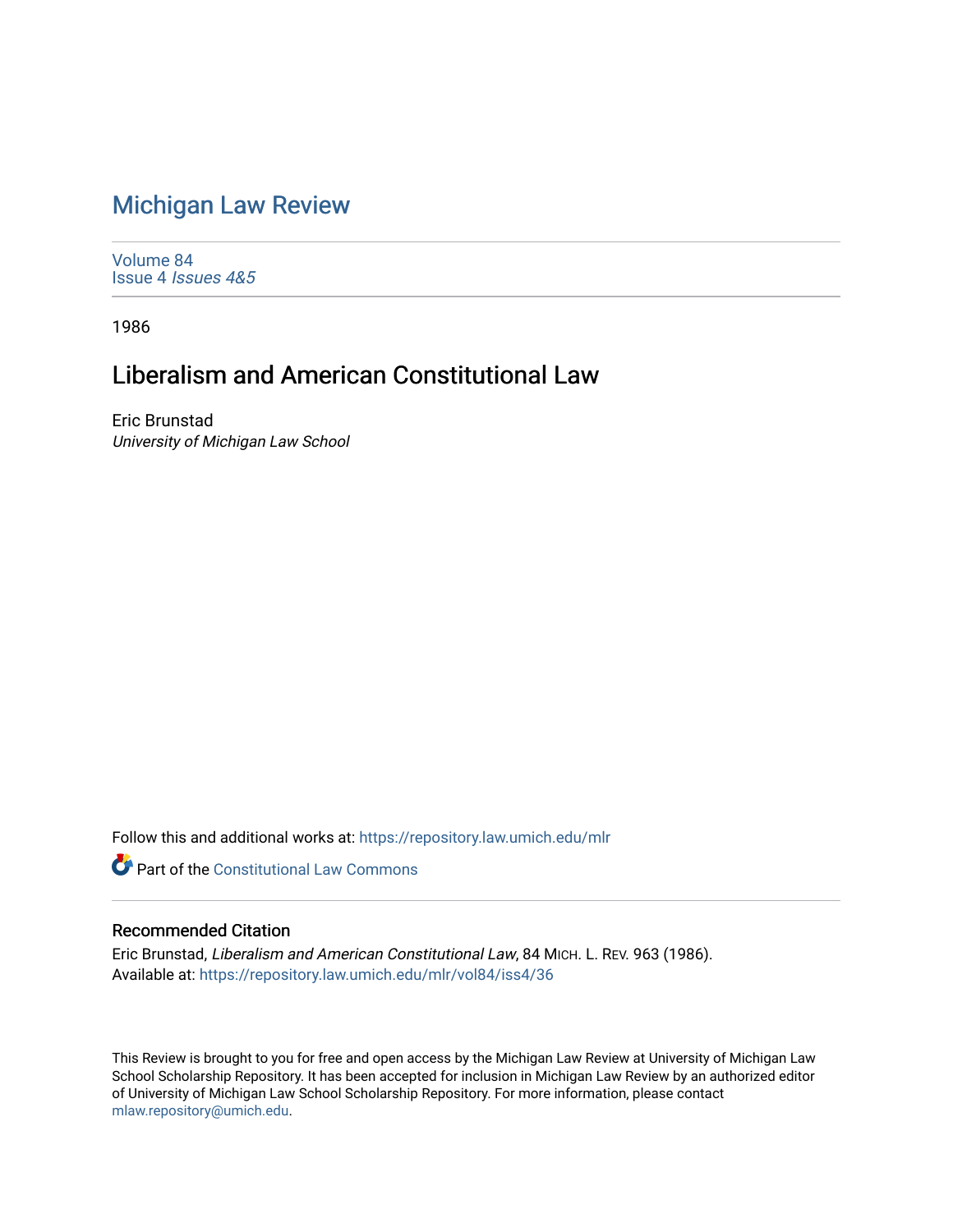LIBERALISM AND AMERICAN CONSTITUTIONAL LAW. By *Rogers* M. *Smith.* Cambridge, Mass.: Harvard University Press. 1985. Pp. 307. \$22.50.

*Liberalism and American Constitutional Law* inquires into the nature of the nation's public philosophy. It focuses upon the role of liberalism both in animating the nation's political spirit and in fulfilling the political and philosophical needs of society. The forum for the author's discussion is that of constitutional law. Here, Rogers M.  $Smith<sup>1</sup>$  depicts the unworking of liberalism's grasp on constitutional decisionmaking, a grip loosened by the interjection of rival ideologies at various historical junctures. Critical of these departures from our liberal heritage, Smith discusses the potential for a revival of liberal principles as a foundation on which to base future constitutional decisions.

The author begins with the observation that "America's original liberalism has proven a restless corpse" (p. 2). The point is not that classical liberalism is dead, though some might argue that it is. Nor is the point that liberalism is a dead hand influencing constitutional interpretations, even though the Constitution itself is certainly a liberal document. Instead, Smith's analogy is intended to illustrate a profound disturbance in our nation's political and philosophical substrata. Liberalism, which once animated America's political and constitutional activities, is no longer the popular ethic or the single "settled" force behind constitutional determinations that it formerly was.

Smith reasons that liberalism's decline has left us without a comparable comprehensive philosophy of sufficient scope and power to shape the public laws. And although the framers' liberal ideas concerning limited government, separation of powers, and individual liberty remain embodied in the Constitution, the liberal philosophy that led them to adopt these provisions is not the articulated public philosophy of today. Consequently, when faced with a decision, modern decisionmakers lack a body of accepted principle on which to draw when they deliberate on any particular problem. Smith argues that the lack of an underlying body of settled principles translates into arbitrary constitutional adjudication. He observes that judges and justices have "moved in directions explored by influential political theorists" (p. 63), so that decisions have been based on prevailing political theories acceptable to the judicial decisionmakers themselves rather than on any accepted fundamental set of principles.

Smith contends that the Constitution is best interpreted through

<sup>1.</sup> Associate Professor of Political Science, Yale University.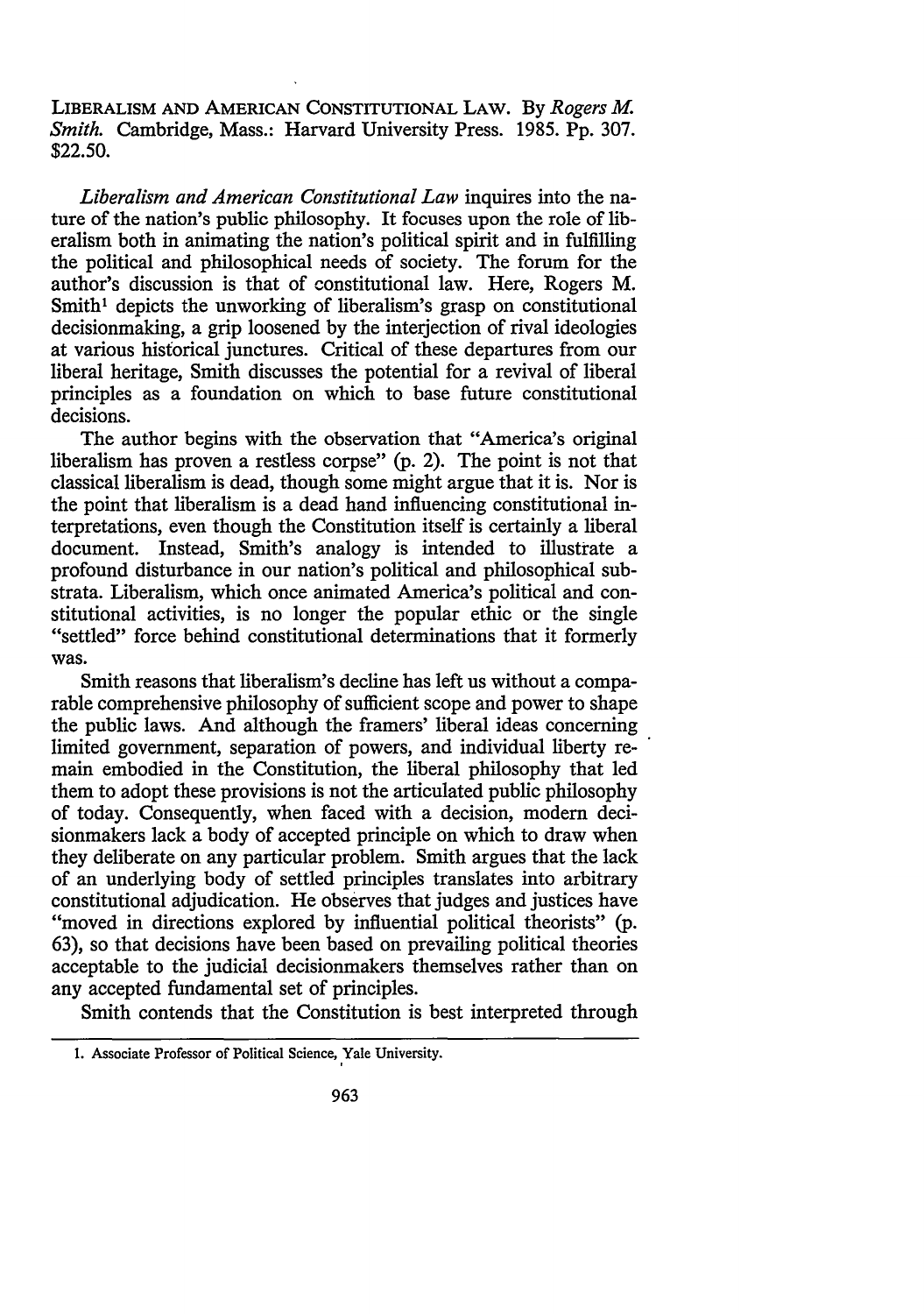the liberal perspective that gave rise to its creation. For Smith, these basic ideas should be settled, and should not be thrown aside at the constitutional level simply because the prevailing political winds suggest that a rival political position has gained some advantage on any particular point. To this end, Smith presents an intelligent articulation and refinement of liberal principles which are, he argues, wellsuited to solving modem problems in governance and law.

Smith's concern is not that modem Supreme Court Justices have embellished constitutional doctrine, but that they cannot agree on fundamental principles of interpretation. He analyzes four important constitutional areas (due process, freedom of speech, voting apportionment, and economic welfare rights) to illustrate his point. As an example, Smith points out numerous inconsistencies in the development of first amendment doctrines. For example, he notes that the Court has, over the years, adopted positions on the degree of protection accorded different types of speech only to abandon those positions in later terms, sometimes incorporating elements of past positions, sometimes wholly abandoning positions once rigorously defended. Smith concludes that "because the resulting case law displays so many normative perspectives, free speech doctrine is now widely perceived as internally confused and substantively inadequate" (p. 119).

In Smith's view, the proper response to this doctrinal confusion is not to abandon the original value-structure underlying the first amendment in favor of some novel realignment of society and government, but to reexamine the values that undergird our present system of government. Smith says that "[s]ince the law only reflects the broader uncertainties in contemporary American thought about the purposes of free speech and of the constitutional system as a whole, it is unlikely that the inconsistencies in current First Amendment doctrines can be reduced unless the difficulties of early liberal aims and later goals are addressed in a stronger guiding theory" (p. 119). Such a guiding theory, Smith argues, must include the substantive concerns of the drafters of the first amendment, modified as necessary to be responsive to the problems of modern society. The conflicts involved in first amendment adjudication  $-$  for example, the conflict between freedom of expression and regulation ostensibly enacted to promote common interests — can best be resolved through the application of liberal principles, because these principles gave rise to the first amendment in response to this conflict in the first place.

Smith does not address the task of rewriting first amendment law by identifying specific rules of decision. Rather, he seeks to articulate the facet of liberal belief that holds the key to accomplishing the task. Facing the general criticism that liberalism lacks a comprehensive, coherent philosophical underpinning, Smith responds:

The seminal philosophic work of early liberalism, Locke's *Essay*, suggests the purpose that has always been the deepest concern of liberal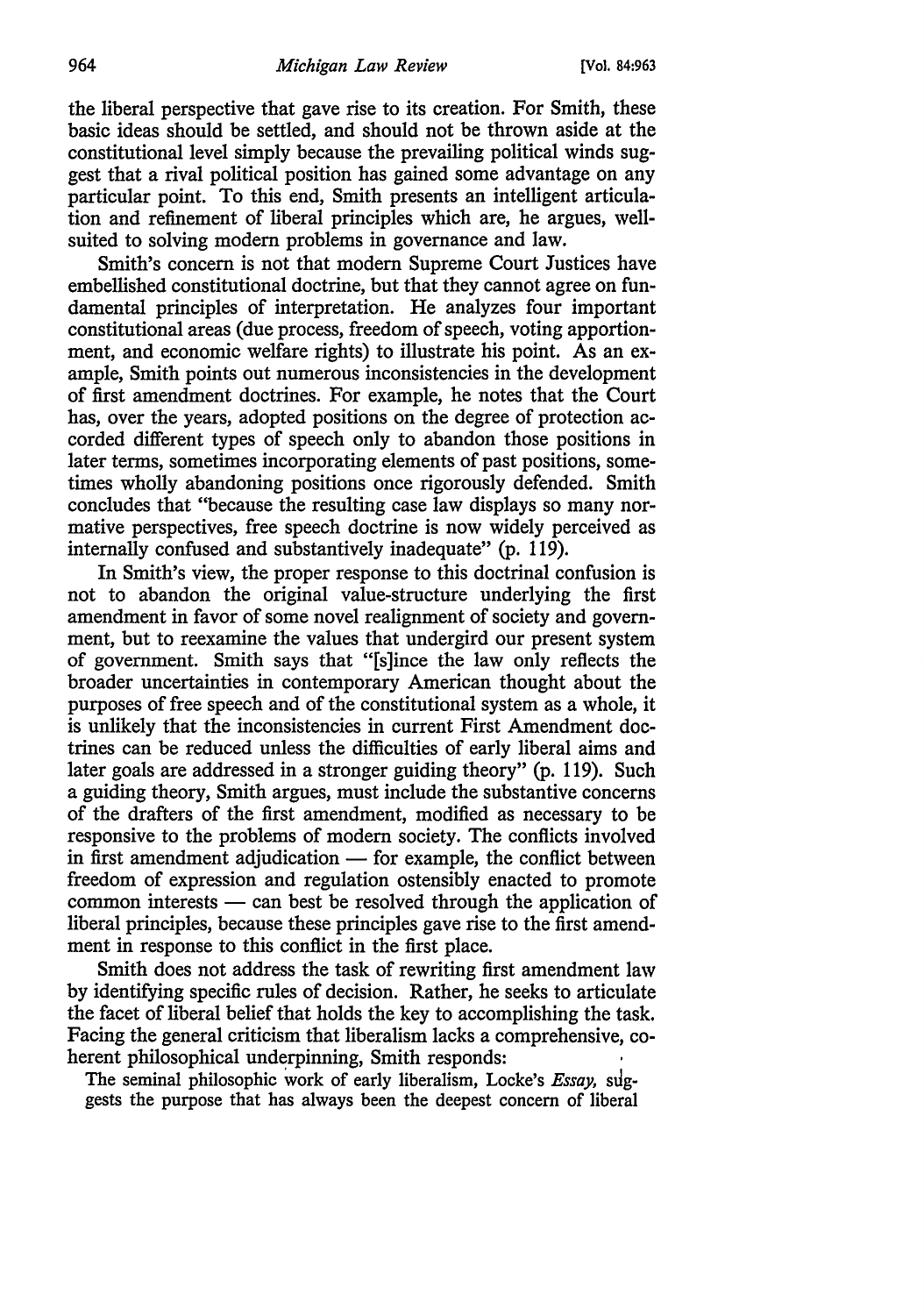thought, the promotion of personal capacities for reflective self-direction, or in a word, liberty. A liberalism dedicated to the realization of this value by all can provide practical guidance for the problems that perplex contemporary constitutional law. [p. 171]

Smith refines the individualistic liberal concept of rational liberty, or the right to engage in rational self-direction in the endeavors of life, into a term of art. The fundamental meaning, however, is that an individual is free to do whatever he or she wants, as long as it meets a minimal standard of rationality.

This "minimal rationality" standard  $-$  as long as it is truly mini $m$ al and not, therefore, overly burdensome on individuality  $-$  defines the proper limit of regulatory oversight where communal values are allowed to intrude upon individual autonomy. In Smith's view, this standard must be found in "our personal experience of our selves as conscious, self-directing beings ... as perceived and expounded by the community at large. Thus, political institutions should, through democratic processes, elicit and enforce prevailing social standards of what constitutes minimally rational, deliberative conduct and of what preserves the ability to engage in it" (p. 213). Smith responds to the danger of "majoritarian intolerance" this approach raises by observing:

The rational liberty view ... authorizes the liberal political community to decide, not what behavior the community finds truly good or rationally correct, but rather what conduct expresses a process of rational deliberation and, conversely, what actions endanger persons' continuing capacities for rational deliberation. Only the latter can rightfully be prohibited. [p. 213]

The rational liberty view imposes numerous limits on majority rule in favor of minority interests. Clearly, Smith favors these limits, but he does not contend that the adoption of his rational liberty view is morally required, only that it is more desirable than the alternatives:

Although the rational liberty view cannot show that its values are absolutes, it does provide an argument, based on the fundamental characteristics of the human condition as we now experience it, that neither happiness nor a sense of moral value can be attained in the long run unless we accept the personal responsibilities for systematic reflection that the early liberals identified. [p. 220]

Perhaps the author's most compelling point is that our society has inherited liberalism along with our constitutional system, and that rival political and philosophical positions are inherently alien to it. But the author does not rest on this point. He endeavors to describe prominent contemporary theories and to point out their inadequacies as potential foundations of a prevailing public philosophy. Summing up his critiques of romantic, religious, and egalitarian positions, the author states:

The dedication of democratic relativism to the morality of consent and to democratic processes leaves few resources for protection against majoritarian abuses, despite the best efforts of its advocates to circum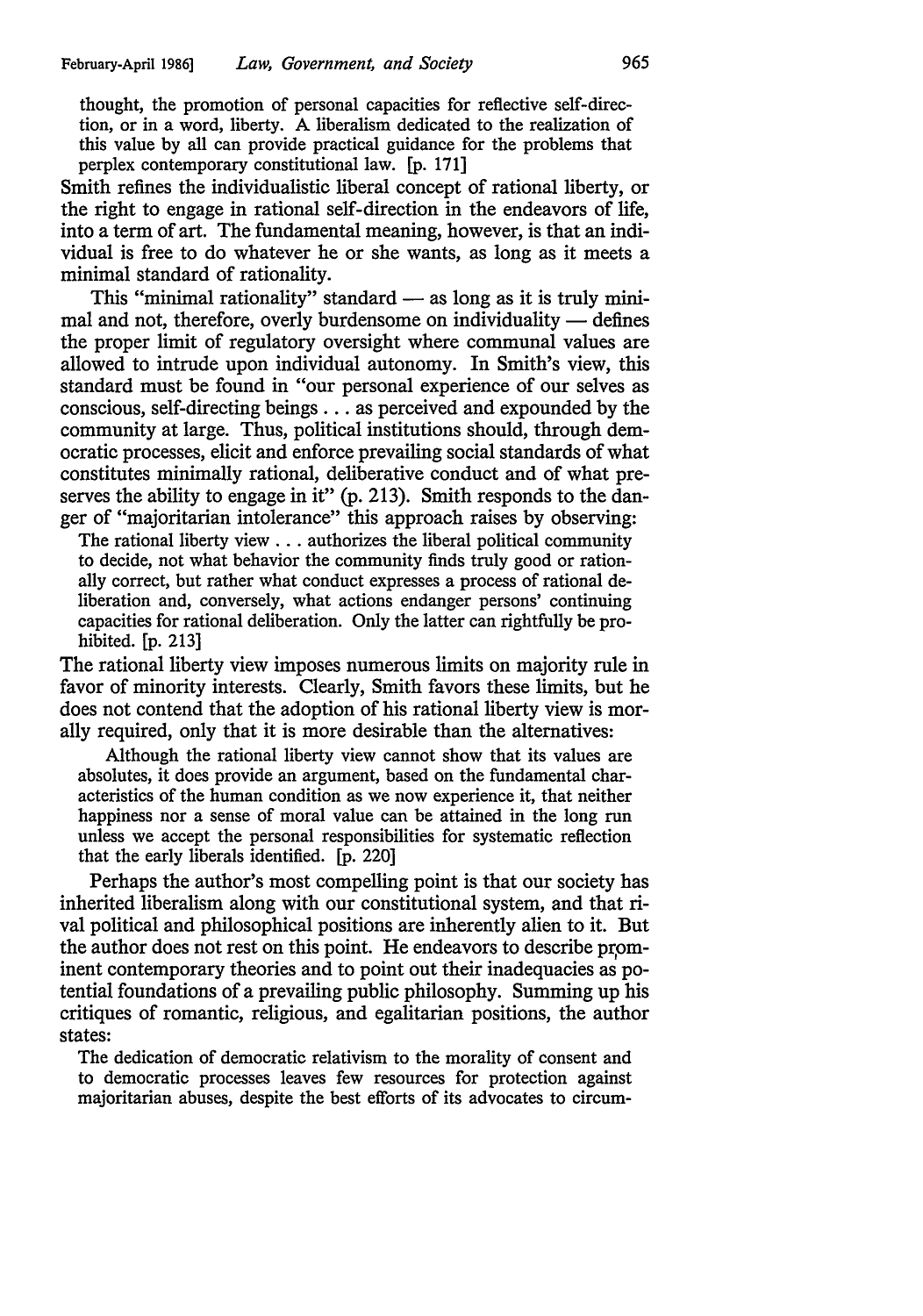vent this weakness. The higher law tradition lacks intellectual credibility and is a proven weapon of intolerance. And neo-Kantian liberalism offers such a shallow and unsupported view of human dignity that it fails to capture many deep-rooted American moral sentiments and provides little concrete moral reassurance or guidance on worthy courses of conduct. [p. 170]

In their place Smith offers his rational liberty view, historically rooted and constitutionally linked. And while the practicality of his approach is not empirically established, the theory itself provides a strong theoretical underpinning for future development. As such it is very provocative and interesting, but necessarily incomplete.

One might ask why liberalism lost its preeminent position as a "public philosophy." Perhaps it never really occupied this position. Or, perhaps it is a time-bound ideology inadequate to meet presentday problems. Smith suggests that liberals have avoided the "explicit adoption of any substantive purpose" because they have been sidetracked by more pressing concerns "such as peace, economic growth, or greater political and social equality" (p. 201). Liberalism was particularly susceptible to both political and ideological challenges for several reasons. First, Smith points out, the arguments used by early liberals to demonstrate the superiority of their ideology, such as appeals to higher law, natural rights, and some amount of rational empiricism, were inconsistent and confused (p. 36). Additionally, the author notes that substantial inherent conflicts existed between the main goals of liberalism — the promotion of civil peace, material prosperity through economic growth, scientific progress, and rational liberty (p. 66). It would appear that even early liberals could not agree on how to promote one goal without interfering with another. For example, liberals have always grappled with the problem of majority rule and minority rights. Liberalism recognizes both, yet the two frequently clash. This inability rationally to mediate conflicting priorities is one of liberalism's central woes. Smith offers the rational liberty view as a solution to this problem, and maybe it is. But, as the author concedes, his theory is as yet not fully developed, and remains untested.

One of the virtues of Smith's book is that it is historically sophisticated. Rather than conceive of a wholly original notion of how to interpret the Constitution, Smith develops his theory directly from traditional liberal doctrine, the source of the Constitution itself. It is difficult to think of a more appropriate starting place when considering an interpretive model for constitutional decisionmaking. Smith's discussion of liberal doctrine, however, is complex, and the main thread of reasoning in the book is a bit hard to follow. This is true particularly because the author's rational liberty theory is not laid out at the beginning, but is delayed until after the basic liberal perspective is presented and contrasted with rival political and philosophical ideolo